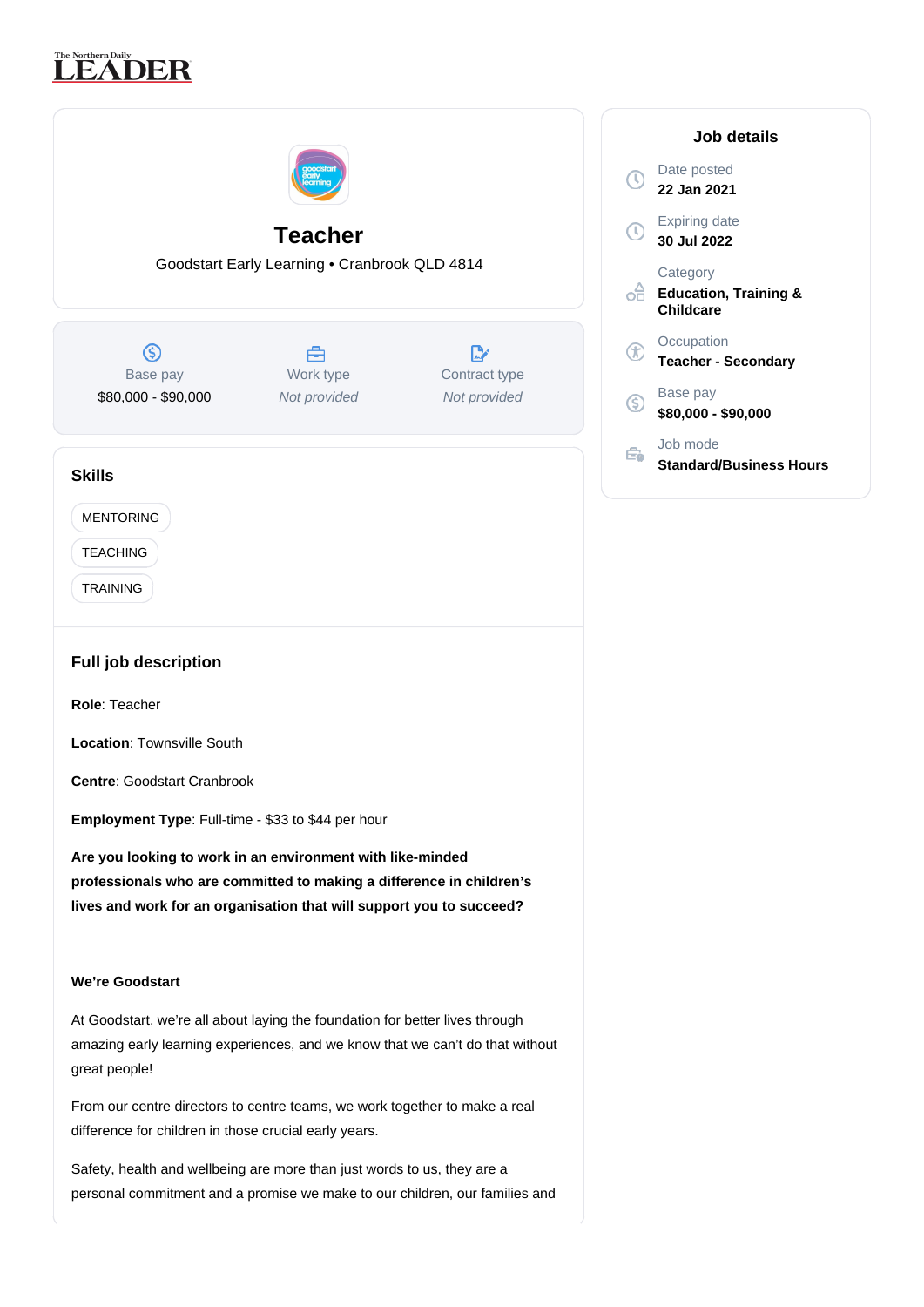each other every day.

We're Goodstart – a not-for-profit with a vision for Australia's children to have the best possible start in life.

## **Your Impact**

As a teacher at Goodstart Cranbrook, you'll inspire a love of learning in children and foster their development through purposeful, intentional teaching practices that are delivered with creativity and energy. You will build meaningful relationships with families, so each child has a strong sense of belonging that supports them to thrive. Your love of teaching will be reflected in how you mentor and guide educational practices in your room, and in your work with the broader centre leadership team to develop, review, and implement high-quality early learning programs, to ensure you're achieving optimal outcomes for children.

## **What Goodstart can offer you**

There are so many reasons to join the Goodstart family. Let's start with the benefits!

- Teacher accreditation/registration we offer state-specific support to help you through this process
- Competitive pay you'll get paid on par with state primary school teachers
- Paid professional development we offer a range of opportunities to grow your skills and your career
- Wellbeing focus you'll get two extra days off per year, and our dedicated wellbeing program will ensure you get the support you need, when you need it most
- Additional leave you'll have the option to purchase extra leave for even greater work life balance
- 4 weeks paid parental leave increasing to 6 weeks from December 2023
- Retail and childcare discounts you'll save money on insurance, travel and technology, and get 50% discount off your childcare gap fees

# **You'll also love:**

- Centre support dedicated support and guidance on a range of topics, such as safety, teaching and inclusion, delivered face to face or virtually by our centre support team
- Security and stability with over 670 centres across Australia, you'll have the support of a large network and the stability of a respected organisation

# **Requirements:**

Approved bachelor's degree in early childhood education or ACECQA approved equivalent